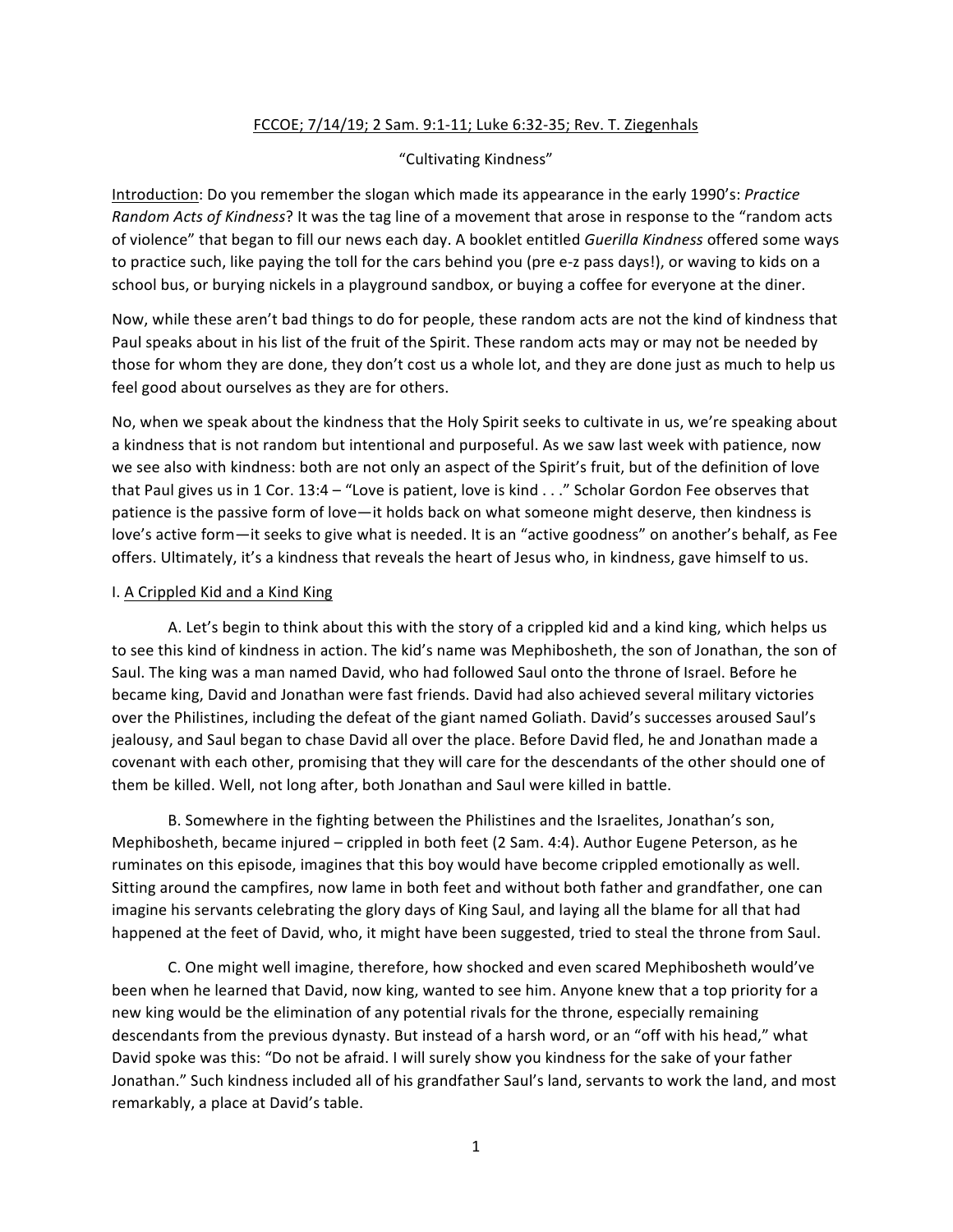Can this episode begin to give us a picture of what Spirit-produced kindness is all about? It is not just a random good deed, but an intentional, purposeful, active goodness undertaken to meet the real need of another. 

#### II. Weeds to Be Aware of

A. What might be some of the barriers to offering such kindness, some of the weeds that we need to be aware that can choke out the cultivation of kindness? Here are two:

1. Our in-bred sense of self-sufficiency. Why is it far easier for us to say, "I can't live without my cell phone," than to acknowledge, "I can't live without my neighbor?" This weed grows from our society instilling in us from an early age that to ask for help is to admit weakness and inadequacy; it's the equivalent of admitting failure. Along these lines, we're led to believe that our goal as parents is to help our children become independent as quickly as possible and to know that they have "made it" when they are able to enjoy economic self-sufficiency. There is a person in town who still kind of growls at me when we bump into each other on the street because she was offended by the offer of help the church provided to her family a number of years ago. "We're not poor, you know." So an act of kindness, of active goodness, runs the risk of offending the persons being helped, and may cause us to hold back, or even refuse to receive such help ourselves.

2. Our market-driven economy. Whether we recognize it or not, the buying and selling of goods is an integral feature of our daily lives. Economics influences the way we think and act. Everything, in one way or another, has a price tag. We're taught to get the best value we can and to buy the product that brings the most benefit to our lives. Certainly, it's a system with great efficiencies. But can we really be otherdirected when so many of our daily interactions lead us to operate primarily according to what might enhance our own lives, what might be best for us? As Jesus describes it, the kingdom of God has an entirely different market system. The kindness that is to come out of the family of God means doing good even to your enemies, even when you can't possibly expect to get anything back in return (Lk. 6:32-35).

B. Of course, there is a return, but it's a different kind of return. I heard this on a couple of different occasions just this past week. One of you took part in towing a boat back to port that had experienced engine failure. Although it turned out to be a four-hour event, and took you away from your fishing, you mentioned how good it made you feel. Another of you shared the story of being led by God to give away one of your cars to a person in need. You didn't have to tell me this but again I heard about how good it made you feel. Of course, the point is not about making you feel good; but it does highlight that when we engage in the kindness produced by the Spirit, it has it's own kind of very rich rewards. 

How might we then cultivate such kindness? What kind of fertilizer needs to be spread on the soils of our hearts?

#### III. Fertilizer to Be Spread

A. We begin by marinating in God's kindness to us, for that is the source and model of the kindness we are to offer others. Note that this is where David began  $-$  he didn't just want to do something randomly good for someone; he wanted to show "God's kindness" (v. 3). A look through the prayers of David—the psalms—reveal how often, and in varying ways, David experienced the kindness